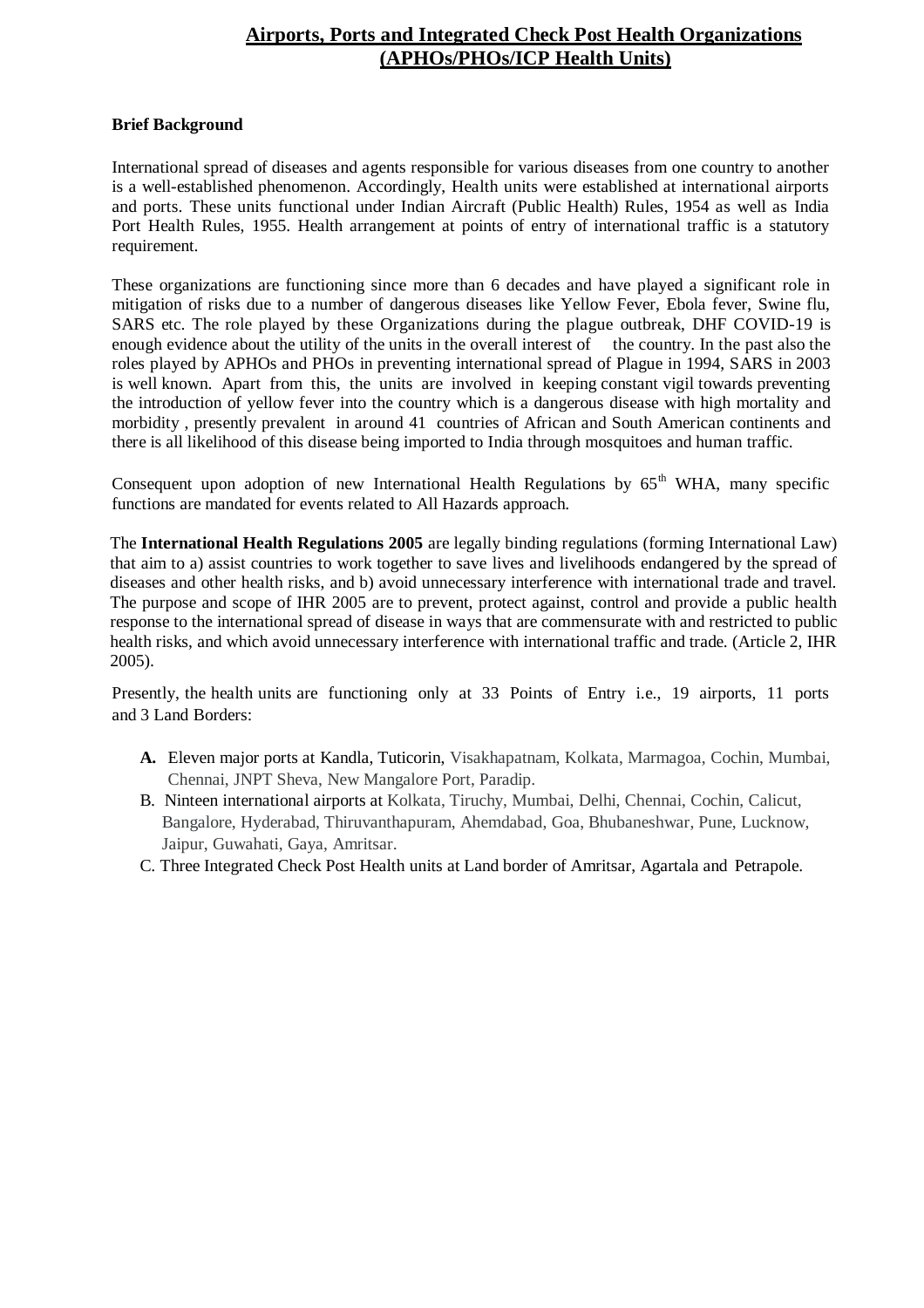### **MAJOR FUNCTIONS OF AIRPORT HEALTH ORGANIZATION (APHO)**

- o Airport Quarantine work: The inspection of documents of international passengers referred by immigration staff for yellow fever disease at International airports and referral of suspect travellers to designated quarantine facility.
- o Disinfection, disinsection and deratting of aircrafts including inspection and supervision of control measures.
- o Supervision of sanitation, quality of drinking water supply, anti-mosquito and anti- rodent activities inside airports.
- o Public health clearance of Dead bodies/human remains.
- o Administration of yellow fever vaccine and issue of yellow fever vaccination certificate.
- o Arrangements for the quarantine of yellow-fever suspects at designated quarantine facilities.
- o To attend aircraft medical emergencies.
- o Food inspection for VVIP.
- o Inspection of food stuff, catering establishments inside the of airport under the FSS Act, 2006.
- o Assistance in sampling of imported food items and forwarding the lab analysis report, as and when requested by custom authorities.
- o Inspection and Licensing of eating establishments within the local limits of airports as designated officer under FSSA, 2006.
- o Activities during Public Health Emergencies of International Concern (PHEIC) like passenger screening, isolation & quarantine, contact listing, aircraft disinsection, transportation, arranging logistics for various public health measures etc.
- o To undertake effective surveillance activities on international travellers, aircrafts, cargos, conveyances, goods, postal parcels & human remains so as to prevent the spread of disease of international concern.
- o To ensure a safe environment for travellers using point of entry facilities, including potable water supplies, eating establishments, flight catering facilities, public washrooms, appropriate solid and liquid waste disposal services and other potential risk areas.
- o To co-ordinate with all other service providers and stake holders to ensure minimum core facilities requirement as per IHR, 2005.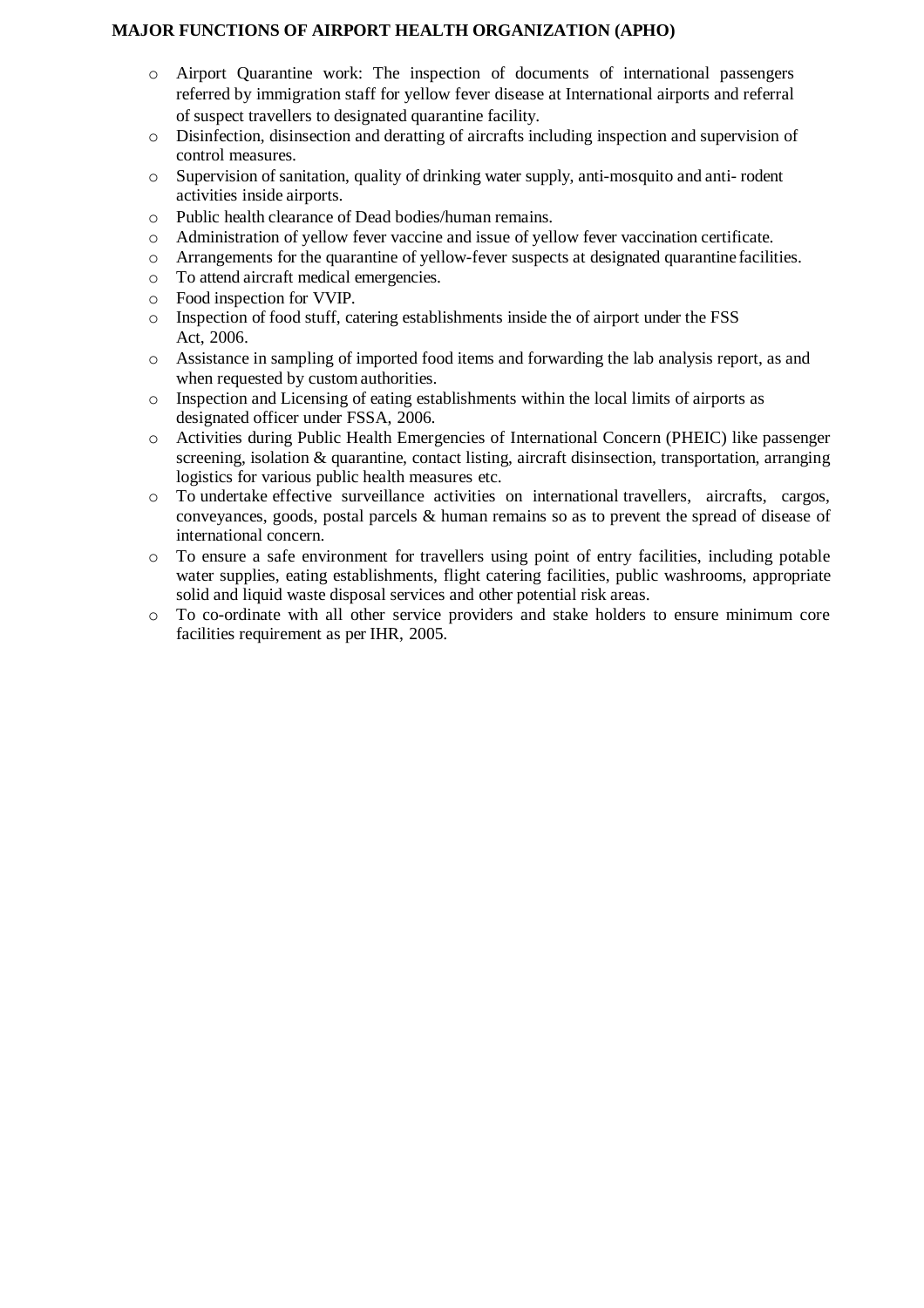# **The List containing Airport Health Organization and Airport Health Office is as under:**

| $\overline{\mathbf{S}}.\mathbf{No}$ | <b>Name and Address</b>                         | <b>Telephone/Fax</b> | <b>E-mail address</b>                                        |
|-------------------------------------|-------------------------------------------------|----------------------|--------------------------------------------------------------|
|                                     | <b>APHO Kolkata:</b> Airport Health Officer     |                      |                                                              |
| 1.                                  | Airport health organization NSCBI Airport,      | 033-25119370(Tel)    | aphokolkata[at]yahoo[dot]co[dot]in                           |
|                                     | Kolkata-700052                                  | 033-25119370(Fax)    |                                                              |
|                                     |                                                 |                      |                                                              |
| 2.                                  | <b>APHO Tiruchy:</b> Airport Health Officer     | 0431-2340078(Tel)    |                                                              |
|                                     | Airport Health Organization Tiruchy-            | 0431-2340078(Fax)    | aphotrichy2008[at]gmail[dot]com                              |
|                                     | 620007                                          |                      |                                                              |
|                                     | <b>APHO Mumbai:</b> Airport Health Officer      | 022-28392429(Tel)    |                                                              |
| 3.                                  | incharge Airport Health Organization C.S.I.     | 022-28392429(Fax)    | mumbaiapho[at]gmail[dot]com                                  |
|                                     | Airport, Sahar Mumbai-400099                    |                      |                                                              |
|                                     | <b>APHO Delhi:</b> Airport Health Officer       |                      |                                                              |
|                                     | Airport Health Organization New Building,       | 011-25652129(YF)     |                                                              |
| 4.                                  | Mahipal Pur, Near Radisson Blu Hotel, On        | $011 - 25655081(0)$  | aphopalam[at]gmail[dot]com                                   |
|                                     | Approach Road to T-3 Opp. Toll Barrier,         | 011-25655079(Fax)    |                                                              |
|                                     | New Delhi-110037                                |                      |                                                              |
|                                     | <b>APHO Chennai:</b> Airport Health Officer,    |                      |                                                              |
| 5.                                  | Airport Health Organisation, Chennai            | 044-22560789(Tel)    | apho_chennai[at]yahoo[dot]in                                 |
|                                     | Airport Chennai-600027                          | 044-22560788(Fax)    | airportchennai27[at]gmail[dot]in                             |
|                                     | APHO Cochin: Airport Health Officer             |                      |                                                              |
|                                     | Airport Health Organization Cochin              |                      |                                                              |
| 6.                                  |                                                 | 0484-2610255         | aphocochin[at]gmail[dot]com                                  |
|                                     | International Airport Ltd. Nedumbassery,        |                      |                                                              |
|                                     | Cochin-683111                                   |                      |                                                              |
|                                     | APHO Calicut: Airport Health Officer,           | 09447960221          |                                                              |
| 7.                                  | Airport Health Organization, Calicut            | 07045180743          | calicutapho[at]gmail[dot]com                                 |
|                                     | International Airport, Calicut Airport P.O,     | 0483-2712221         |                                                              |
|                                     | Malappuram, Dist-673647                         |                      |                                                              |
|                                     | <b>APHO Bangalore:</b> Regional office of       | 080-25537310         |                                                              |
| 8.                                  | Health & Family Welfare, Bangalore 2nd          | 080-25537688(Tel)    | aphobng[at]yahoo[dot]com                                     |
|                                     | Floor 'F' Wing, Kendriya Sadan,                 | 080-25539249(Fax)    |                                                              |
|                                     | Koramangla, Bangalore-560034                    |                      |                                                              |
|                                     | <b>APHO Hyderabad:</b> Regional office of       |                      |                                                              |
|                                     | Health & Family Welfare, Hyderabad 3rd          | 040-24656923(Tel)    | rohfwhyd[at]yahoo[dot]co[dot]in                              |
| 9.                                  | Floor, B Block, Kendriya Sadan, Sultan          | 040-24657923(Fax)    | srdrohfw_hyd[at]nic[dot]in                                   |
|                                     | Bazar, Hyderabad-500095                         |                      |                                                              |
|                                     | APHO Thiruvanthapuram: Regional office          |                      |                                                              |
|                                     | of Health & Family Welfare,                     |                      |                                                              |
| 10.                                 | Thiruvanthapuram, TC-14/2151(1), Meads          | 0471-2322710(Tel)    | rohfwtvm[at]kerala[dot]nic[dot]in                            |
|                                     | Lane, Cantonment, Thiruvanthapuram-             | 0471-2322710(Fax)    |                                                              |
|                                     | 695034                                          |                      |                                                              |
|                                     | APHO Ahemdabad: Regional office of              |                      |                                                              |
|                                     | Health & Family Welfare, Ahmedabad              | 079-22740714(Tel)    | rhfw[dot]ahd[at]rediffmail[dot]com                           |
| 11.                                 | Anand Estate, Industrial Estate Corner,         | 079-22742447(Fax)    | rhfw_62ahd[at]rediffmail[dot]com                             |
|                                     | Bapu Nagar, Ahmedabad-380024                    |                      |                                                              |
|                                     | <b>APHO Goa: Airport Health Office, Airport</b> |                      |                                                              |
|                                     | Health Organisation Goa, Ministry of            |                      |                                                              |
|                                     | Health & Family Welfare, Government of          |                      |                                                              |
| 12.                                 |                                                 | 0832-2520292(Tel)    | aphogoa[at]gmail[dot]com<br>apho[dot]goa-mohfw[at]gov[dot]in |
|                                     | India, Port Health Organisation Goa,            |                      |                                                              |
|                                     | Marmugoa Harbour Area, Vasco Da Gama,           |                      |                                                              |
|                                     | Goa-403803                                      |                      |                                                              |
| 13.                                 | <b>APHO Bhubaneshwar: Sr.RD Regional</b>        | 0674-2431708(Tel)    |                                                              |
|                                     | office for Health & Family Welfare BJ-          | 0674-2431904(Fax)    | rohfwbbs[at]rediffmail[dot]com                               |
|                                     | 25, BJB Nagar, Bhubaneswar-751001               |                      |                                                              |
| 14.                                 | APHO Pune: Senior RD, Regional Office           |                      |                                                              |
|                                     | for Health & Family Welfare, G.P.R.A.           |                      |                                                              |
|                                     | Colony,'U' Bldg.,Type-IV                        | 020-27642271(Tel)    | rhopune[at]gmail[dot]com                                     |
|                                     | Qtrs.No.3/4/5/6(above C.G.H.S Disp.) Near       | 020-27642273(Fax)    |                                                              |
|                                     | Akurdi Rly. Station/Kendriya Sadan,             |                      |                                                              |
|                                     | Akurdi, Pune - 4110044                          |                      |                                                              |
|                                     | APHO Lucknow: Sr. RD, Regional office           | 055-2325268(Tel)     |                                                              |
| 15.                                 | of Health & Family Welfare, Kendriya            | 0522-2325268(Fax)    | srrdlko[at]yahoo[dot]com                                     |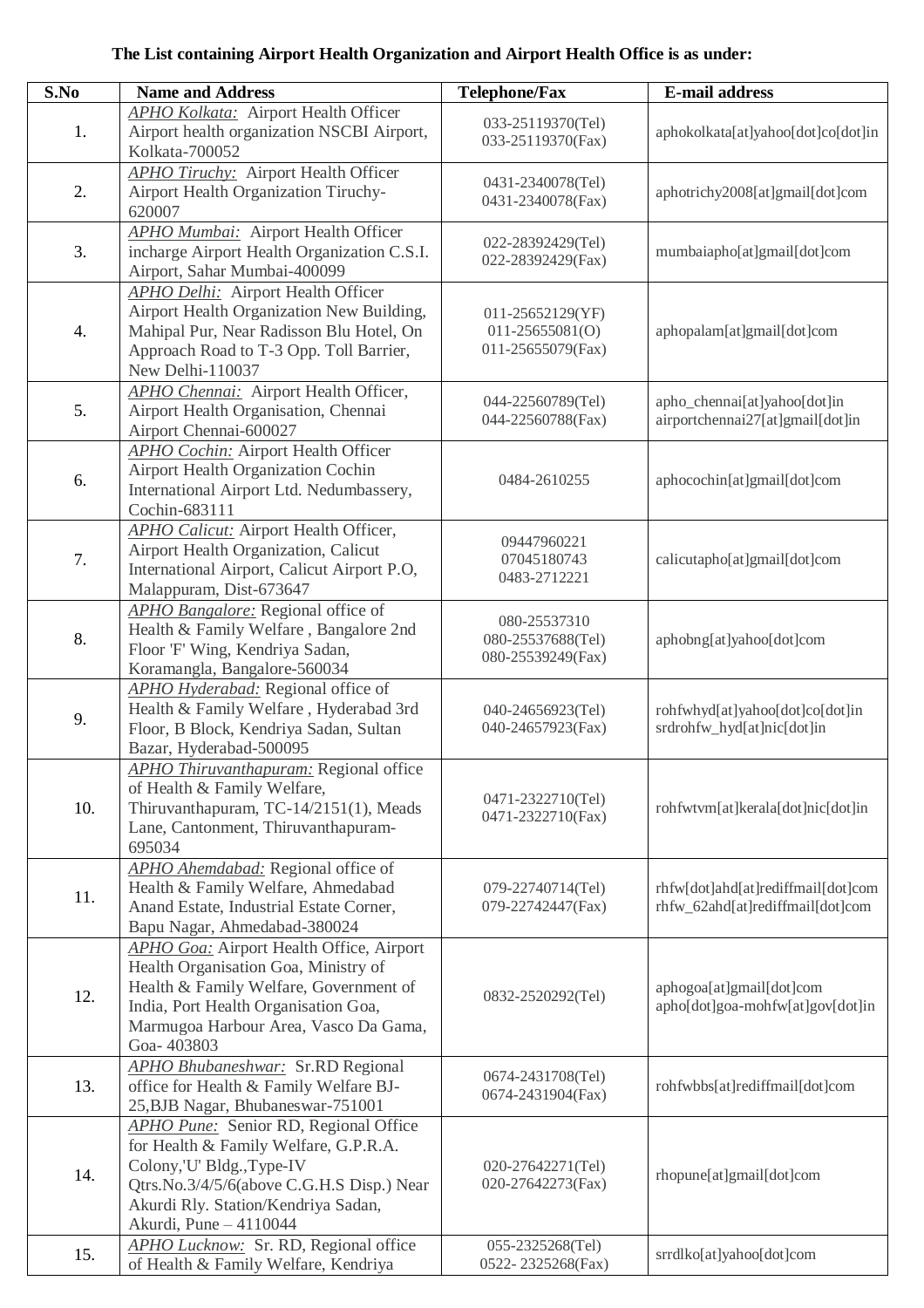|     | Bhawan, 9th Floor, Hall No.-3, Aliganj                                                                                                                      |                                             |                           |
|-----|-------------------------------------------------------------------------------------------------------------------------------------------------------------|---------------------------------------------|---------------------------|
|     | Lucknow-226024                                                                                                                                              |                                             |                           |
| 16. | APHO Jaipur: Sr. RD, Regional office of<br>Health & Family Welfare, Kendriya Sadan,<br>Block -B, 2nd Floor, Sector-10,<br>Vidhayadhar Nagar, Jaipur -302023 | $0141 - 2236845$ (Tel)<br>0141-2236818(Fax) | rdrhojp-rj[at]nic[dot]in  |
| 17. | APHO Guwahati: RD, Regional office of<br>Health & Family Welfare, Six Mile,<br>Panjabari, Guwahati- 781037                                                  | 0361-2338555(Tel)<br>0361-2330555(Fax)      | pjgogoi[at]gmail[dot]com  |
| 18. | APHO Gaya: RD, Regional office of<br>Health & Family Welfare 5th Floor, Indira<br>Bhawan, Ram Charitra Singh path, Patna-<br>800001                         | 0612-2547677(Tel)<br>0612-2547711(Fax)      | rhopatna[at]gmail[dot]com |
| 19. | APHO Amritsar: Airport and Border<br>Quarantine Health Officer, Airport and<br>Border Quarantine, $7 - A$ , Court Road,<br>Amritsar-143001                  | 0183-2565337(Tel)<br>0183-2565337(Fax)      | abqasr[at]gmail[dot]com   |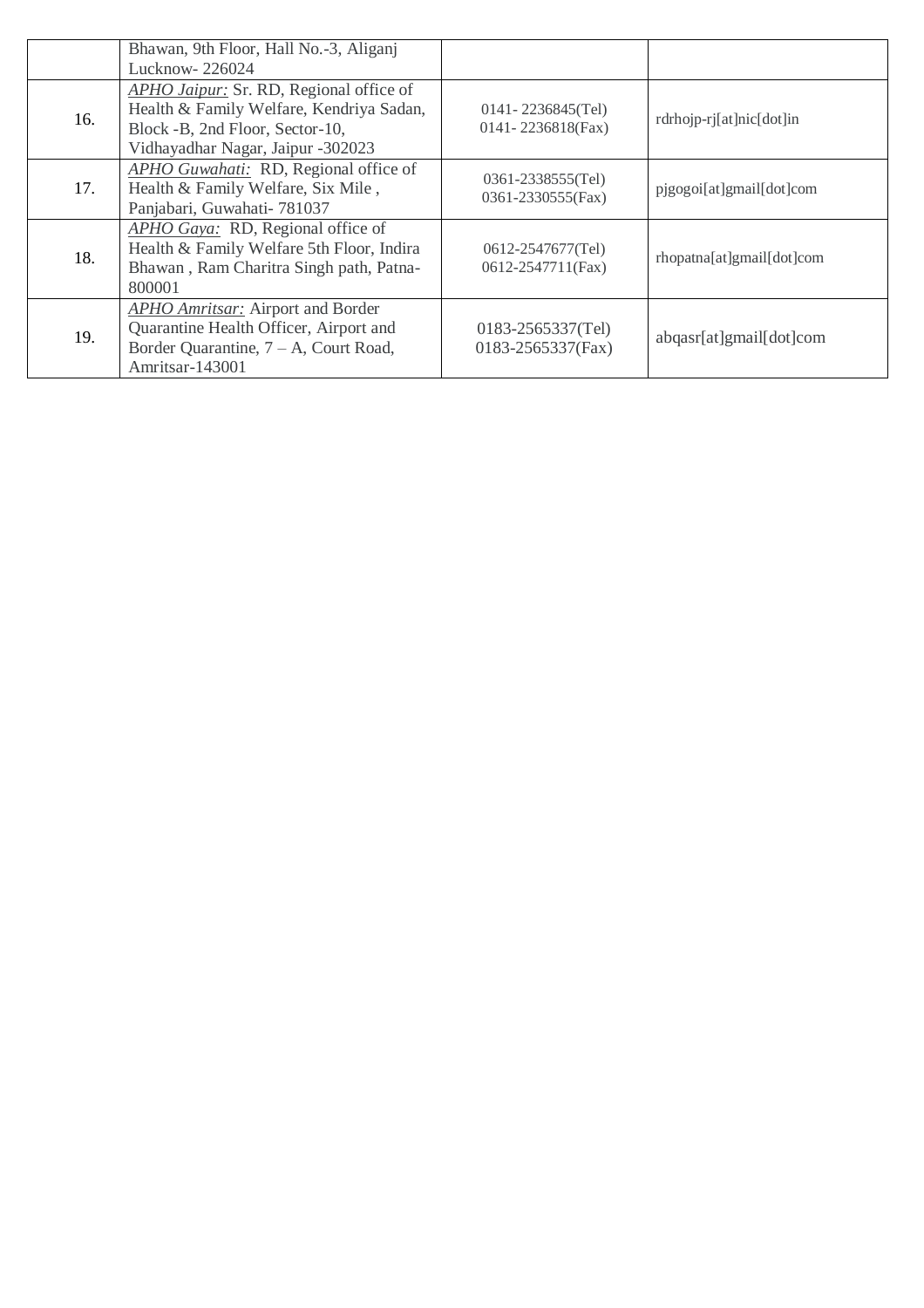### **MAJOR FUNCTIONS AT INTEGRATED CHECK POST:**

- Health screening and medical examination of the travellers and inspection of baggage, cargo, containers, lorry, train or other vehicle, goods, postal parcels, human remains and relevant documents, whenever necessary.
- Surveillance of International Passengers and Crew for yellow fever disease.
- Public health clearance of dead body/human remains.
- Public Health clearance if Death of Passenger takes place during journey.
- Medical Emergencies.
- Activities during Public Health Emergencies of International Concern (PHEIC) like passenger screening, isolation& quarantine, contact listing, aircraft disinsection, transportation, arranging logistics for various public health measures etc.
- Food Hygiene & Safety Duties Supervision of Sanitation, drinking water supply, anti-mosquito and anti-rodent work Training Activities VVIP food inspection.

#### **The List containing Port Health Organization and Port Health Office is as under:**

| S.No             | <b>Name and Address</b>                                                                                                                                                                                 | <b>Telephone/Fax</b>                                                          | <b>E-mail address</b>                                          |
|------------------|---------------------------------------------------------------------------------------------------------------------------------------------------------------------------------------------------------|-------------------------------------------------------------------------------|----------------------------------------------------------------|
| 1.               | ABQ Amritsar: Airport and Border<br>Quarantine Health Officer, Airport<br>and Border Quarantine, $7 - A$ ,<br>Court Road, Amritsar-143001                                                               | 0183-2565337(Tel)<br>0183-2565337(Fax)                                        | abqasr[at]gmail[dot]com                                        |
| $\overline{2}$ . | ICP Agartala: ICP Health Officer,<br>ICP Health Organization Agartala.<br>(Managed by RD Kolkata, Airport)<br>Health Officer, Airport Health<br>Organization, NSCBI Airport,<br>Kolkata-700052)         | 033-25119370(Tel)                                                             | aphokolkata[at]yahoo[dot]co[dot]in                             |
| 3.               | <b>ICP Petrapole: ICP Health</b><br>Officer, ICP Health Organization,<br>Petrapole. (Managed by RD<br>Kolkata, Port Health Officer Port<br><b>Health Organization Marine</b><br>House, Kolkata-700022.) | 033-22230414<br>033-22230178(Tel)<br>033-22230904 (Fax)<br>033-22230435 (Fax) | phokolkata[at]rediffmail[dot]com<br>drmkbag28[at]gmail[dot]com |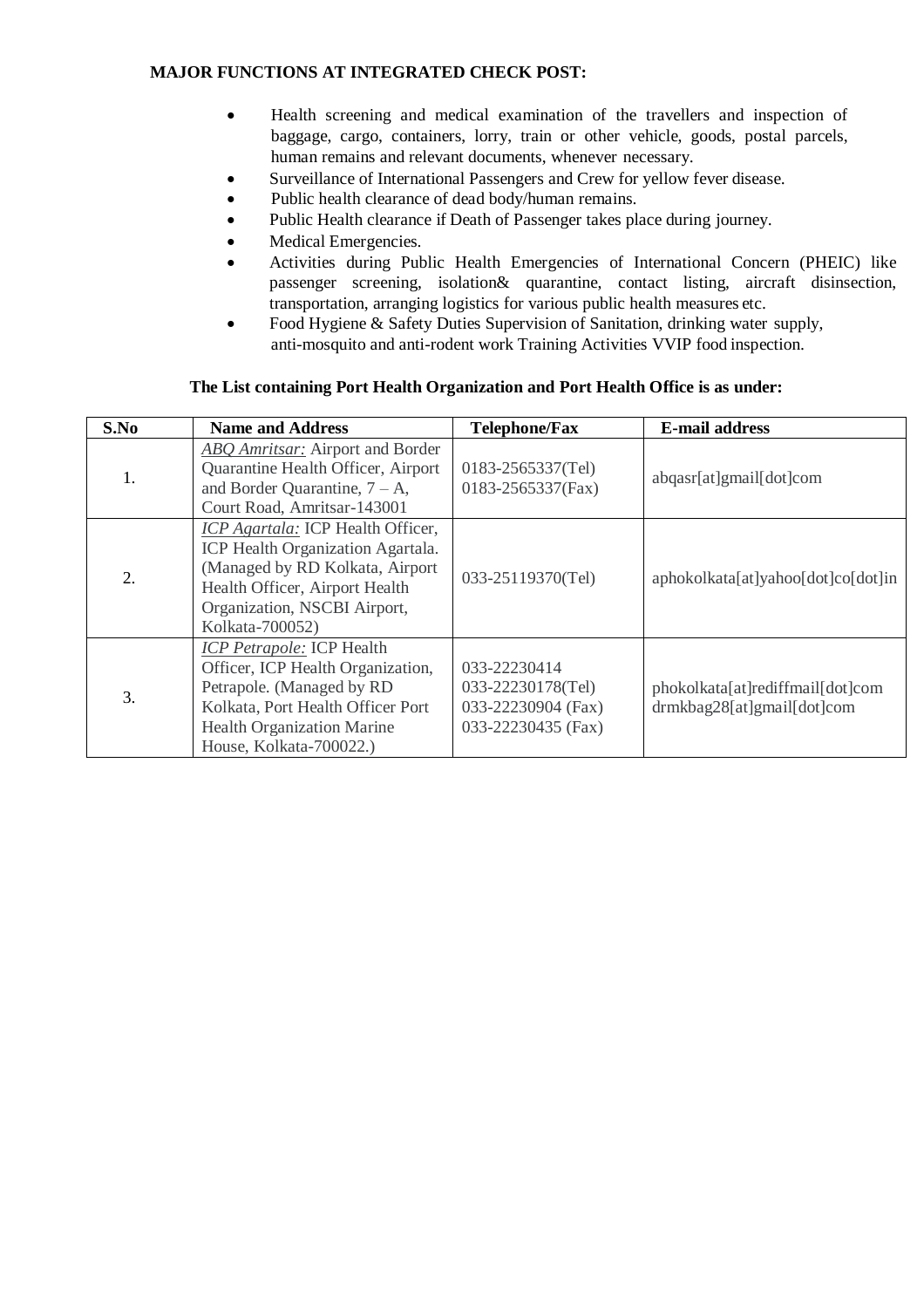### **MAJOR FUNCTIONS OF THE PORT HEALTH ORGANIZATION (PHO):**

- Inspection of ship/vessels (including sanitation and issuance of Ship sanitation control and Ship sanitation control Exemption certificate), baggage, cargo, containers, goods, postal parcels and human remains from departing and arriving ships/vessels, so that they are maintained in such a condition that they are free of sources of infection or contamination, including vectors and reservoirs;
- Health screening and medical examination of travellers for yellow fever disease.
- Supervision and coordination of measures so that facilities used by travellers at points of entry are maintained in a sanitary condition and are kept free of sources of infection or contamination, including vectors and reservoirs;
- Responsible for the supervision of deratting, disinfection, disinsection or decontamination of baggage, cargo, containers, conveyances, goods, postal parcels and human remains or sanitary measures for persons, as appropriate under these Rules.
- Advise conveyance operators, as far in advance as possible, of their intent to apply control measures to a conveyance, and shall provide, where available, written information concerning the methods to be employed;
- Responsible for the supervision of the removal and safe disposal of any contaminated water or food, human or animal waste, waste water and any other contaminated matterfrom a conveyance;
- Take all practicable measures consistent with the Indian Port Health Rules, to monitor and control the discharge by ships of sewage, refuse, ballast water and other potentially diseasecausing matter which might contaminate the waters of a port, river, canal, strait, lake or other international waterway;
- Responsible for supervision of service providers for services concerning travellers, baggage, cargo, containers, conveyances, goods, postal parcels and human remains at points of entry, including the conduct of inspections and medical examinations as necessary;
- Have effective contingency arrangements to deal with an unexpected PHEIC and the measures to deal with it to all the concerned agencies at the port;
- Responsible for coordinating additional health measures at the port as decided by the Central Government in the event of PHEIC like passenger screening, isolation & quarantine, contact listing, aircraft disinsection, transportation, arranging logistics for various public health measures etc.
	- **.** Implementation of Indian Port Health Rules.
	- . Implementation of the International Health Regulations, 2005.
	- . Implementation of the Merchant Shipping Act.
- Implementation of Food Safety and Standard Act,(FSSA)-2006 & Food Safety and Standards (Packing and labelling Regulations, (FSSR)-2011 by assisting the Customs department for clearance of imported food and acting as Local Health Authority for Food catering Units in Local Port Areas.